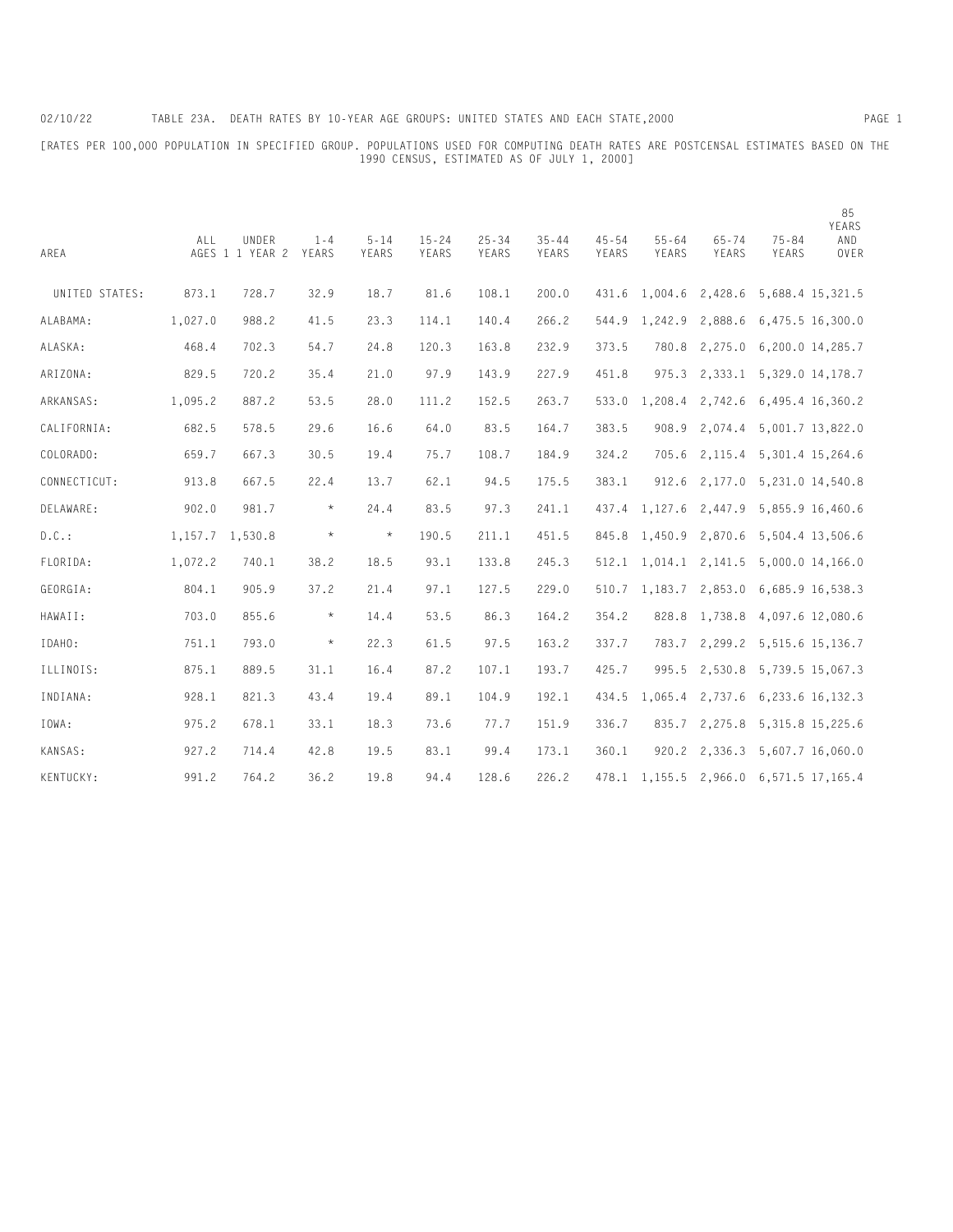[RATES PER 100,000 POPULATION IN SPECIFIED GROUP. POPULATIONS USED FOR COMPUTING DEATH RATES ARE POSTCENSAL ESTIMATES BASED ON THE 1990 CENSUS, ESTIMATED AS OF JULY 1, 2000]

| AREA            | ALL     | UNDER<br>AGES 1 1 YEAR 2 | $1 - 4$<br>YEARS | $5 - 14$<br>YEARS | $15 - 24$<br>YEARS | $25 - 34$<br>YEARS | $35 - 44$<br>YEARS | $45 - 54$<br>YEARS | $55 - 64$<br>YEARS | $65 - 74$<br>YEARS | $75 - 84$<br>YEARS                         | 85<br>YEARS<br>AND<br>OVER |
|-----------------|---------|--------------------------|------------------|-------------------|--------------------|--------------------|--------------------|--------------------|--------------------|--------------------|--------------------------------------------|----------------------------|
| LOUISIANA:      | 940.3   | 935.0                    | 52.1             | 25.8              | 118.2              | 163.6              | 282.8              |                    | 568.0 1,259.4      | 2,914.2            | 6,307.3 16,395.4                           |                            |
| MAINE:          | 981.6   | 500.5                    | $\star$          | 18.8              | 71.2               | 85.5               | 146.0              | 365.0              | 978.9              | 2,495.4            | 6,100.0 16,621.4                           |                            |
| MARYLAND:       | 838.4   | 841.7                    | 30.2             | 18.5              | 92.3               | 117.8              | 215.9              | 465.8              | 1,072.8            | 2,527.8            | 5,871.5 15,802.3                           |                            |
| MASSACHUSETTS:  | 913.6   | 479.0                    | 23.3             | 13.1              | 53.1               | 69.0               | 164.5              | 362.7              | 904.9              |                    | 2, 291.8 5, 533.7 15, 311.2                |                            |
| MICHIGAN:       | 876.7   | 861.9                    | 33.2             | 18.2              | 74.6               | 105.9              | 201.6              | 441.8              | 1,024.4            | 2,548.1            | 5,850.3 15,427.0                           |                            |
| MINNESOTA:      | 780.7   | 588.8                    | 22.1             | 17.2              | 64.1               | 79.9               | 137.1              | 309.9              | 764.0              | 2,083.7            | 5, 154.3 15, 147.7                         |                            |
| MISSISSIPPI:    | 1,028.1 | 1,126.2                  | 61.5             | 28.5              | 123.6              | 170.4              | 309.9              | 611.0              | 1,352.4            | 3,055.3            | 6,674.3 16,698.3                           |                            |
| MISSOURI:       | 997.1   | 748.3                    | 35.3             | 24.5              | 100.6              | 115.4              | 210.5              | 450.3              | 1,093.8            | 2,612.7            | 6,047.0 16,026.6                           |                            |
| MONTANA:        | 911.8   | 639.4                    | $\star$          | 31.3              | 101.7              | 134.8              | 189.3              | 338.3              | 850.2              | 2,338.7            | 5,725.5 15,029.4                           |                            |
| NEBRASKA:       | 897.5   | 779.6                    | 30.6             | 19.7              | 76.4               | 91.9               | 146.6              | 340.2              |                    | 813.1 2,268.6      | 5,331.0 14,864.5                           |                            |
| NEVADA:         | 811.6   | 693.2                    | 32.9             | 18.5              | 89.9               | 140.4              | 241.8              | 519.0              |                    |                    | 1, 197.1 2, 765.3 5, 977.3 15, 564.7       |                            |
| NEW HAMPSHIRE:  | 797.5   | 612.6                    | $\star$          | 13.1              | 57.2               | 53.2               | 145.2              | 357.9              | 928.9              |                    | 2,267.5 5,781.8 16,031.7                   |                            |
| NEW JERSEY:     | 911.7   | 658.8                    | 21.3             | 13.3              | 65.1               | 107.4              | 188.5              | 410.6              |                    |                    | 936.1 2,358.3 5,633.8 15,557.9             |                            |
| NEW MEXICO:     | 768.1   | 688.9                    | 29.9             | 17.8              | 122.5              | 155.6              | 252.8              | 428.6              | 875.0              | 2,240.8            | 5, 353.4 14, 252.4                         |                            |
| NEW YORK:       | 865.5   | 661.6                    | 27.2             | 13.9              | 64.6               | 94.1               | 184.7              | 422.1              | 949.3              | 2,225.8            | 5,270.8 14,257.2                           |                            |
| NORTH CAROLINA: | 928.5   | 929.9                    | 33.0             | 20.2              | 94.6               | 128.5              | 229.0              | 508.6              | 1,150.2            | 2,660.7            | 6,231.6 16,404.4                           |                            |
| NORTH DAKOTA:   | 930.6   | 843.1                    | $\star$          | 22.9              | 70.1               | 74.1               | 161.6              | 305.0              | 811.8              | 2,116.8            | 5,276.4 13,958.0                           |                            |
| OHIO:           | 959.4   | 815.8                    | 33.9             | 20.4              | 67.4               | 92.7               | 191.6              | 434.1              | 1,062.9            | 2,644.9            | 6, 153. 7 16, 211. 2                       |                            |
| OKLAHOMA:       | 1,037.8 | 894.5                    | 35.6             | 21.7              | 89.1               | 130.8              | 267.3              |                    |                    |                    | 494.6 1, 162.2 2, 761.9 6, 294.0 16, 962.2 |                            |